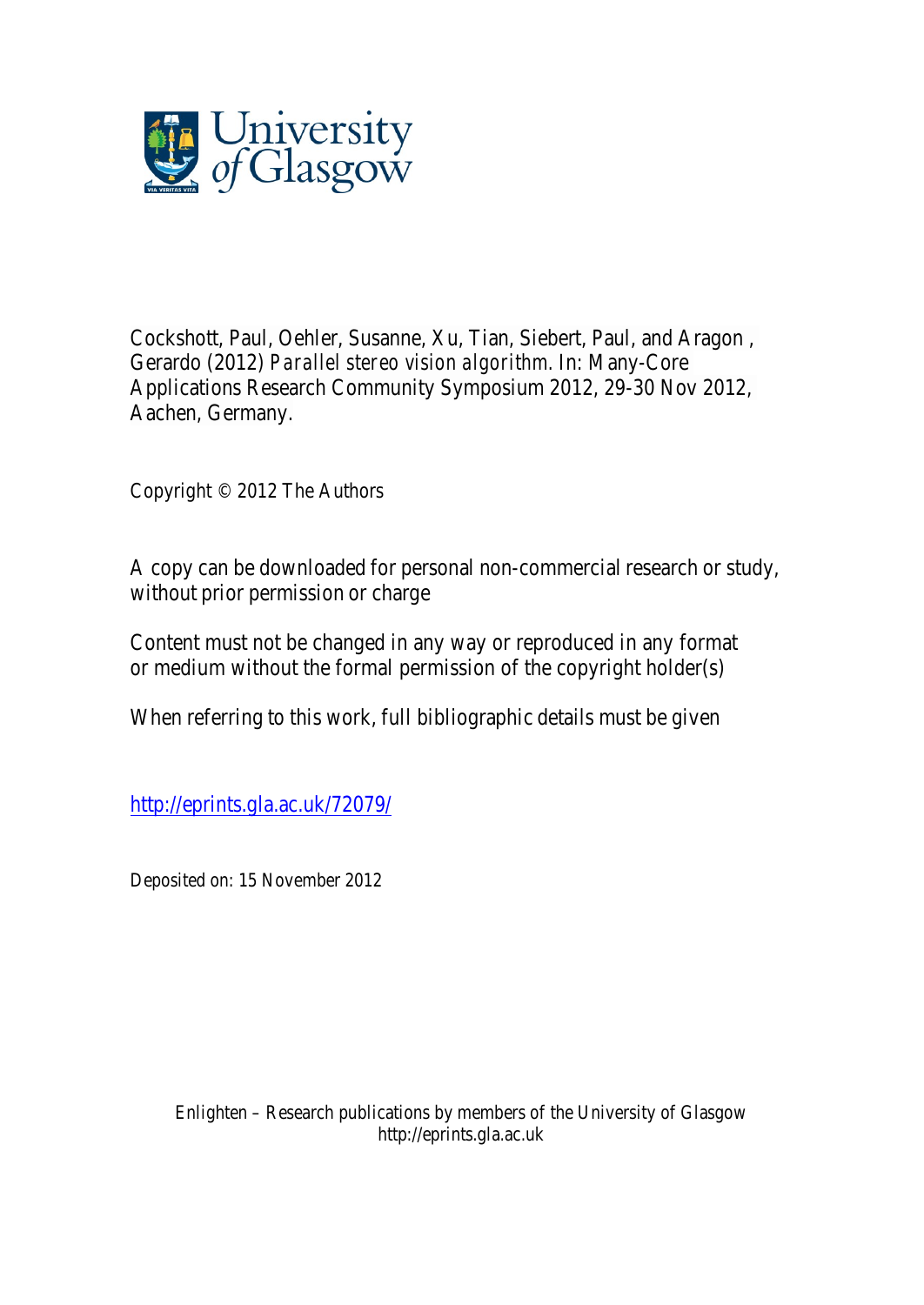# Parallel Stereo Vision Algorithm

Paul Cockshott, Susanne Oehler, Tian Xu, Paul Siebert, Gerardo Aragon

*Abstract***—Integrating a stereo-photogrammetric robot head into a real-time system requires software solutions that rapidly resolve the stereo correspondence problem. The stereo-matcher presented in this paper uses therefore code parallelisation and was tested on three different processors with x87 and AVX. The results show that a 5mega pixels colour image can be matched in 5,55 seconds or as monochrome in 3,3 seconds.**

## I. INTRODUCTION

This paper presents initial efforts to solve the stereocorrespondence problem in real time manner for the robot head used in the Clothes Perception and Manipulation project (www.clopema.eu). This means that generating 2.5D range maps should be obtained in an on-line manner. The stereo correspondence problem comprises the task of locating for each pixel on one image of a stereo pair, the corresponding location on the other image of the pair. Therefore the problem is solved by constructing a displacement field (also termed parallax or disparity map) that maps points on, for example, the left image to the corresponding location on the right image:  $I_l(x,y) \rightarrow I_r(x',y')$ . In this case the displacement field is usually expressed as two disparity maps  $Dx(x, y)$  and  $Dy(x, y)$  each storing horizontal and vertical displacements respectively that map each pixel in the left image*Il* into the corresponding location of the right image*Ir*, as follows:

$$
I_r(x', y') = I_l(x + D_x(x, y), y + D_y(x, y))
$$

It should be noted that the displacement values stored in these maps are both real valued and signed. Knowing the correspondences between stereo pair images and also the geometric configuration of the cameras that captured the stereo pair, by means of camera calibration, it then becomes possible to recover range values, for each matching stereo-pair of pixel valid associated with a valid disparity estimate, through a process of triangulation.

# *A. The Robot Head*

The robot head comprises two Nikon DSLR cameras (D5100) that are capable of capturing images at 16 mega pixels. These are mounted on two pan and tilt units (PTU-D46) with their corresponding controllers (Figure I.1). The cameras are separated by a pre-defined baseline for optimal stereo capturing. The hardware is interfaced to a Intel Core i7-3930K



Figure I.1. Side (a) and back (b) view of the robot head.

computer at 3.20 GHz with 16GB in RAM running Fedora 17. Camera and controller drivers are developed under ROS (www.ros.org). The robot head is able to verge its cameras on a point [1] and it will feature the stereo-matcher described in this paper.

# II. THE LEGACY SOFTWARE AND ITS HISTORY.

The research underpinning all versions of image matching algorithm reported here have their origins in the Multi Scale Signal Matching (MSSM) algorithm proposed by Jin and Mowforth [2, 3]. MSSM operates by tracing dense, local, matches over a discrete scalespace: essentially an image pair is reduced in progressively in detail by iterated blurring operations. The most blurred versions of the stereo-pair, containing least detail and hence scope for matching ambiguity, are matched first and then subsequent matches at finer scales progressively resolve the detail removed by the blurring operations to produce a final full-resolution set of displacement, or disparity, estimates between corresponding locations on the matched images.

Jin's MSSM[2], formulated a coarsely quantised scale-space  $(\sqrt{2}$  blur factor between scales) that required of the order of a few tens of image scales to be computed and therefore fewer matching operations were required to traverse from a coarse solution through to a full-resolution match and used a Gaussian spatial weight to a Pearson cross-correlation window used for local matching.

Typically, in excess of two days of CPU time were required to match a 256x512 stereo-pair using a SUN 3 workstation (Motorola 68000 based processor) in 1989. Urquart modified the MSSM to incorporate the semipyramid[4] and as a result MSSM could then match the 256x512pixel stereo-pair in the order of one hour. Van Hoff, further improved the MSSM algorithm by incorporating a fully regular image pyramid sampled with a half-octave reduction factor between levels[5].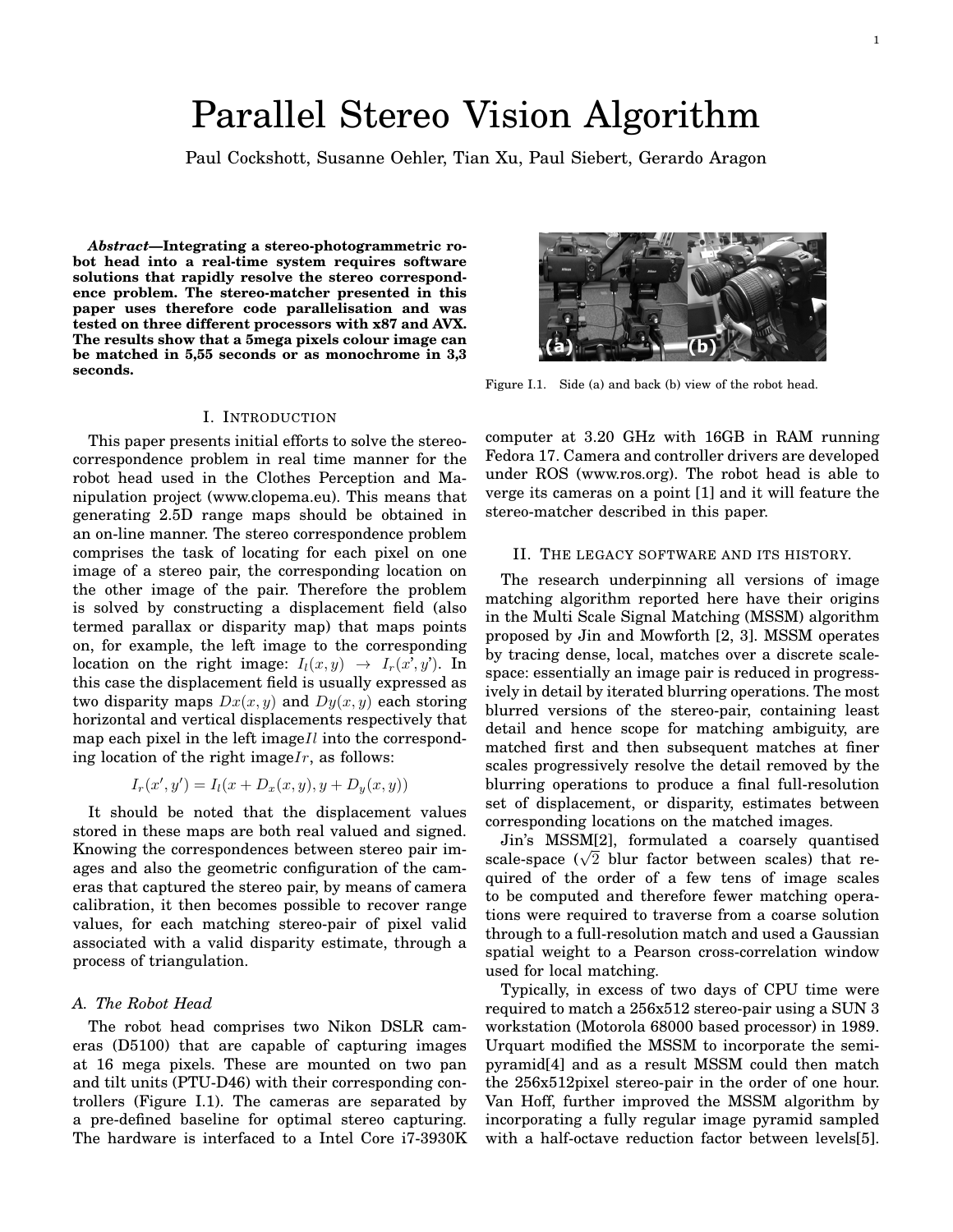Table I TYPICAL EXECUTION TIMES, IN SECONDS, FOR MSSM IN 1993 [7]

| 215.0s<br>130.9s<br>104.6s<br>64.5s<br>71.2s<br>50.5s |
|-------------------------------------------------------|
|                                                       |

Minor modifications[6] further improved the execution rate as listed in Table 1.

The original C system was recoded in Java as C3D incorporating Van Hoff's improved version of MSSM [8, 9].

# III. LEGACY CODE - PARALLELISATION STRATEGY

C3D is based on research outputs from the past 25 years and has been used for numerous research projects involving stereo-photogrammetric camera systems. For the current objective its employment is no longer adequate due its slow processing times. To achieve acceptable real-time timings it has been decided to create new parallelised software.

In order not to lose the research inputs, which had led to the creation of C3D, the source code of the latter is being used as the design basis and benchmark for the new parallelised software. Due to the variety of different authors and the time span over, which C3D got developed, earlier documentation of the implementation turned out not to be fully consistent with the source code of the current version of C3D. It was necessary to extract the essential parts of the source code and transcribe their functionalities. C3D employs external libraries and follows an object-oriented design, which makes it difficult to translate directly into a parallelised form. We decided to first transcribe the source code into a set of Matlab scripts, removing the external libraries' influences and its object orientated nature. These Matlab scripts can be tested for output validity against the Java software. More importantly they provide design and documentation for a new parallelised version, as for instance, described in section V.

In this first phase of parallelisation, we decided to focus on the stereo-matching algorithm of C3D, without transcribing the C3D scale-space pyramid code. The C3D stereo-matcher takes two images, as input and outputs a horizontal disparity matrix, a vertical disparity matrix and a confidence matrix of the same size as the input images. The matching process is as followed:

- 1) First a pyramid representation with a given number of pyramid levels for the left and right image is produced. For the smallest level of the pyramid the horizontal disparity, vertical disparity and confidence matrix are initialised to zero.
- 2) Starting at the smallest pyramid level *Step 2 will be repeated for each pyramid level*:
- a) *Step 2a to 2h is repeated for each iteration on the current pyramid level*: The sampling step (*sampStep*) is initialised to one by default, unless *totIter >* 1 and *curIter <* 7 . The sampling step is calculated as follows:  $\frac{0.9}{t_0 \cdot 1} + 1$ where *totIter* is total iteration and *curIter* is the iteration counter.
- b) *Step 2b to 2h is repeated twice for each iteration (1 iteration = 2 match cycles)*: Five different warped right image instances are created by applying bi-linear interpolation using the horizontal and vertical disparities with and without sampling step shift. The first is created using the horizontal and vertical disparities without shifts. For the other four, horizontal and vertical *±sampStep* is added to the disparities before warping.
- c) For the left image and each of the five warped images a standard deviation matrix is calculated by multiplying the images with themselves, i.e. squaring them, and convolving the result horizontally and vertically with a Gaussian kernel.
- d) With the same Gaussian kernel, covariance matrices are calculated multiplying the warped images with the left and then convolving.
- e) Based on the standard deviation and covariance matrices the correlation coefficients are calculated.
- f) Having obtained five correlation coefficient matrices, 2nd order polynomial maximisation is applied to the corresponding elements of the matrices. This is essentially the same as in section **??**. In case of a confidence value greater than one and the zero point correlation coefficient  $(c_0)$  greater than zero it readjusts the disparity (*disp*) to be: *disp* =  $disp * \frac{1-c_0}{conf-c_0}$  followed by overwriting the confidence with 1. Should C3D fail to fit a polynomial, it sets the disparity to zero and the corresponding confidence to 0.4.
- g) The newly computed horizontal and vertical disparities matrices are multiplied by the sampling step and added on to the initial horizontal and vertical matrices. To obtain again one confidence matrix it computes  $ConfHV = ConfH \otimes ConfV$  weights this against the initial confidence (*InitConf*) :  $InitConf = ConfHV + 0.75 * (InitConf - ...)$ *ConfHV* )
- h) The disparity matrices are then weighted by the confidence matrix  $Disp_{xy} = Disp_{xy} \otimes$ *InitConf*. This is followed by smoothing using the local confidence matrix as a convo-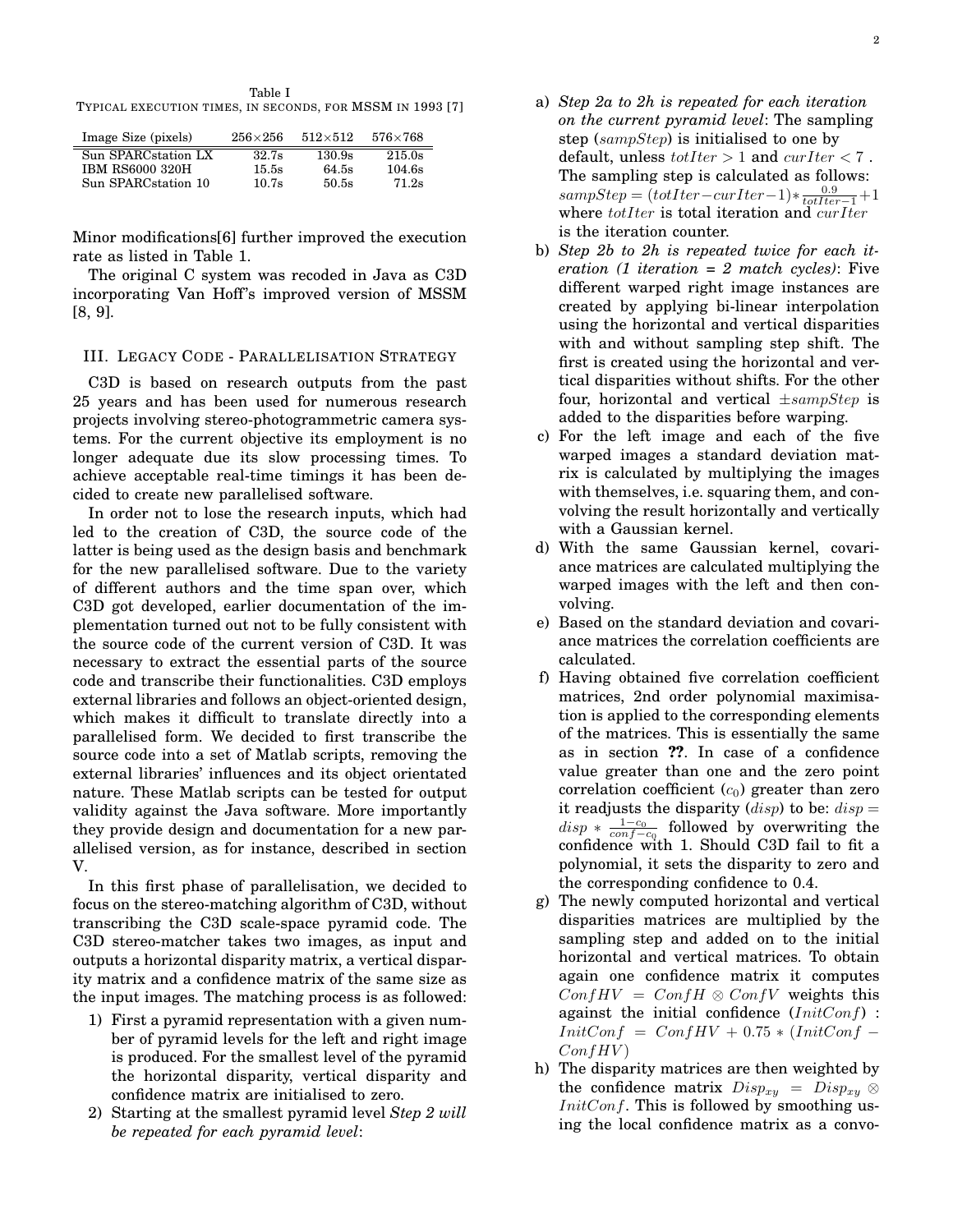lution kernel. The same process is then applied to the confidence matrix. *The weighted smoothing process (2h) is repeated twice. If the steps 2b to 2h have been run twice the process will either step to the next iteration, starting at 2a or in case the total number of iterations for the pyramid level has been reached move to the next pyramid level (3).*

- 3) After the matching iterations the resulting horizontal and vertical disparity matrices and the confidence matrix are smoothed once more with a 3x3 average filter, before being expanded to the size of the next pyramid level. OR
- 4) The final (largest) level of the pyramid is returned as output.

# IV. THE HARDWARE TARGET AND THE COMPILER

We have used Vector Pascal [10, 11] as our source language because it is an array language of a similar semantic level to Matlab thus easing the prototyping process, it targets and automatically parallelises code for a range of parallel processor chips including the multi-core AVX machines we are using; and, we have access to the developers we can have new code generators added for additional target machines as we buy them whilst leaving the core vision code unchanged. In Vector Pascal all operators are overloaded so that they can operate on arrays and vectors as well as scalars. Using compiler flags, a single program can be compiled, with differing levels of parallelism, to target a range of microprocessors.

Each array assignment statement is evaluated by the compiler for parallelisation in two ways:

- 1) If it is a two dimensional array and it uses only basic arithmetic operations or pure functions ( side effect free) on the right hand side, then the work on rows of the array is interleaved between different *n* processors so that processor *j* handles all rows *i* such that  $i \mod n = j$ .
- 2) If the right hand side contains no function calls and operates on adjacent array elements, then the compiler generates SIMD code.
- 3) If the expression on the right is a conditional one with no function calls it is evaluated using boolean masks to allow SIMD execution (Algorithm 1).

At the start of the project we evaluated 3 architectures: a 6 core Intel Ivy bridge (3.2GHz, 12MB cache) and an 8 core AMD Bulldozer (3.1GHz, 8MB cache). Both the Ivy Bridge and the Bulldozer utilise the AVX instruction set, capable of operating on vectors of 8 single precision floating point values. We also tested an AMD Fusion system, a chip with a GPU on the same die as a pair of x86 cores. We developed two Vector Pascal code generators for the Fusion, one using the Virtual SIMD approach [12] and the other translating directly

**Algorithm 1** Translation of Pascal conditional expressions to AVX instructions.

|          | var $a,b,c:array[18]$ of real;                         |
|----------|--------------------------------------------------------|
| begin    |                                                        |
|          | $a:=$ if c <b b;<="" c*c="" else="" td="" then=""></b> |
|          |                                                        |
| vmovdqu  | YMMO, [PmainBase+ -96];                                |
| vcmplps  | $yMM7$ , $YMM0$ , [PmainBase+ -64];                    |
| vmovdqu  | YMM6, [PmainBase+ -96];                                |
| vmulps   | YMMO, YMM6, YMM6;                                      |
| vandps   | YMMO, YMMO, yMM7;                                      |
| vpandnpd | YMM1, $vMM7$ , [PmainBase+ -64];                       |
| vorpsb   | YMMO, YMMO, YMM1;                                      |
| vmovdqu  | $[PmainBase+ -32]$ , YMMO;                             |

to OpenCL. Although the Virtual SIMD approach is known to work with the Cell processor, initial trials showed the performance of both techniques on the Fusion architecture was poor. This appears to be due to the cost of transfers between the two address spaces of the machine. We thus rejected this target architecture.

In the longer term our preferred target architecture is the Intel MIC which combines over 50 x86 cores each of which can operate on vectors of 16 single precision floating point numbers. Provided a Linux system with shared memory is available on this machine, experience shows that production of a code generator for it is task of about a month or two.

#### V. THE PARALLEL ALGORITHM

Although the Pascal Compiler does not require explicit parallelism, the programmer, by expressing their algorithm in terms of array operations, supplies implicit parallelisation hints. Our aim was to derive an algorithm that was similar to our existing one, but is expressed in a data parallel fashion.

Like our Java algorithm, it uses a scale-space pyramid structure to enhance the efficiency of search. It attempts to perform a match moving from the coarsest to the finest level of detail. The key targets for parallelisation were: the process of extracting disparities at any given scale; and, the process of creating the scalespace pyramid from the initial images.

The basic algorithm is the same as was applied in C3D except that instead of using explicit loops for convolution, sub-sampling etc., we express everything in terms of operators over matrices of floating point numbers.

The basic step in forming a pyramid is to repeatedly convolve layers with a 5 wide blurring kernel separable to prevent aliasing and then sub-sample.

Given a starting image *A* as a two dimensional array of pixels, the algorithm first forms a temporary array *T* whose elements are the weighted sum of adjacent rows. Then in a second phase it sets the original image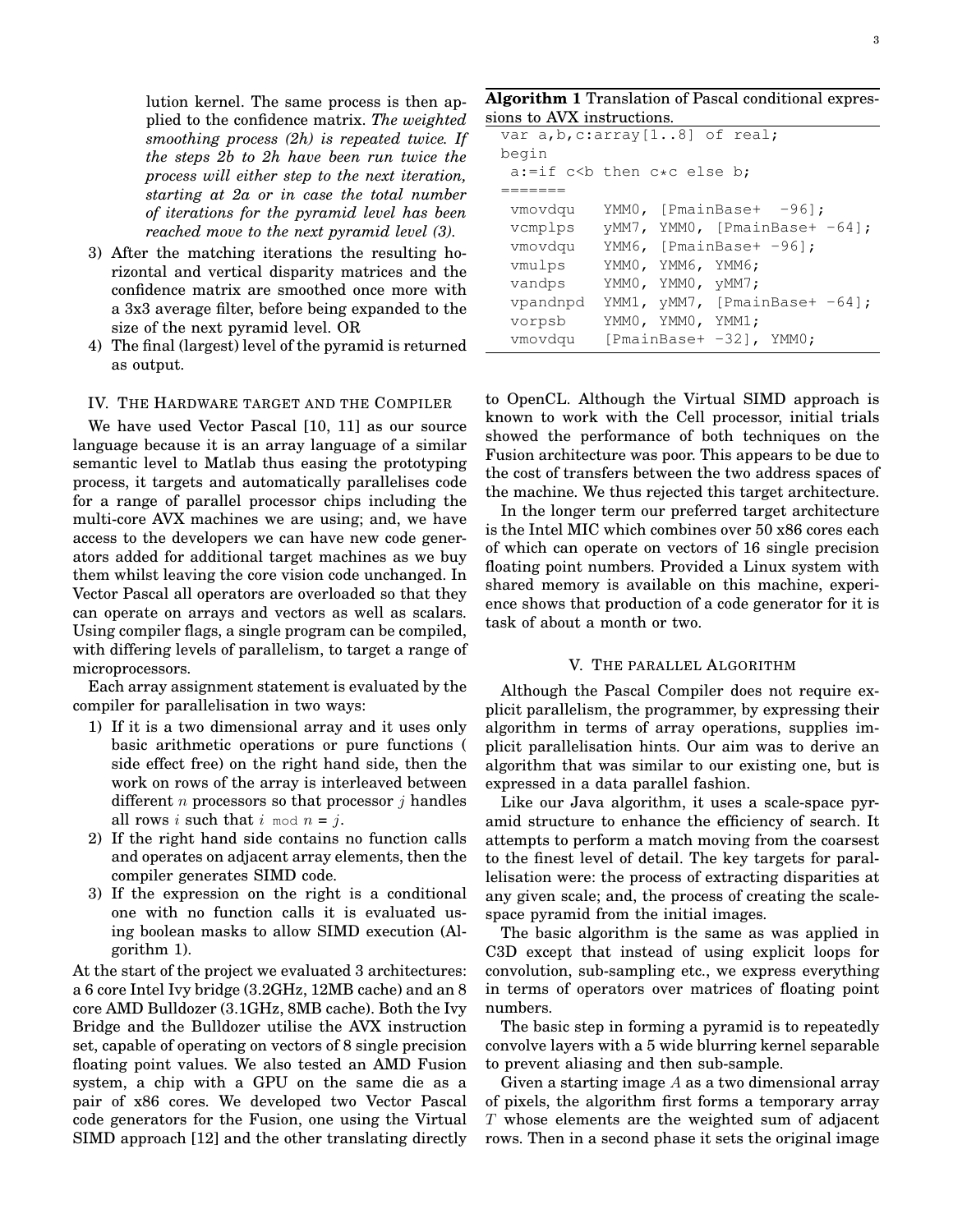**Algorithm 2** The parallel correlation function. The PM messages indicate lines with both SIMD and multi-core parallelism. Storage management code is not shown.

```
PROCEDURE computesim(var sim, 1, r:image);
 var bottom:pimage;i:integer;
  const k:kernel=(0.0816,0.218,0.3032,0.218,0.0816);
 BEGIN
PM for i:= 0 to l.maxplane do sim[i]:=l[i]*r[i];(* got products for the top term
      do summation using convolution *)
   pconv(sim,k);
    (* now we compute the l2 norm of l
      and divide the top by it*)PM for i:= 0 to l.maxplane do bottom^[i]:=l[i]*l[i];
   pconv(bottom^,k);
    for i:= 0 to l.maxplane do
PM sim[i]:=sim[i]/sqrt (bottom^[i]);
    (* repeat with the r l2 norm *)
PM for i:= 0 to l.maxplane do bottom^[i]:=r[i]*r[i];
   pconv(bottom^,k);
    for i:= 0 to l.maxplane do
PM sim[i]:=sim[i]/ sqrt(bottom^[i]);
PM for i:= 0 to l.maxplane do sim[i]:=sim[i]*sim[i];
  END;
```
to be the weighted sum of the columns of the temporary array.

The bulk of the actual work in the convolution is done by calls to a parallel multiply accumulate procedure which is called twice to perform vertical and horizontal passes.

```
MA(T[lo..hi],
    p[0..hi-lo+0],p[1..hi-lo+1],
    p[2..hi-lo+2],p[3..hi-lo+3],
    p[4..hi-10+4],kerr);
...
MA(p[bm..tm,lo..hi],t[bm..tm,0..hi-lo+0],
    t[bm..tm,1..hi-lo+1],
    t[bm..tm,2..hi-lo+2],
    t[bm..tm,3..hi-lo+3],
    t[bm..tm,4..hi-lo+4],kerr);
```
where  $T$  and  $p$  are image planes.  $T[10..h]$  selects rows lo to hi of the image. The multiply accumulate procedure has the form

```
PROCEDURE MA(VAR a,p,q,r,s,t:plane;k:kernel);
   BEGIN
PM a := p * k[1] + q * k[2] + r * k[3] + s * k[4] + t * k[5];
   END;
```
It multiplies the whole image plane term by the factor and adds it to the image plane acc. The PM generated in the listing file indicates that the line is parallelised across cores and uses SIMD.

Algorithm 2 shows code used to perform a parallel correlation between two images.

# VI. COMPLEXITY ANALYSIS.

Denote the complexity in floating point operations of a match on a given level of the pyramid as *M*(*l*)

Assume that the base image is of size *x, y* the number of pixels at level *l* will be

$$
p(l) = \frac{xy}{2^{l-1}} \tag{VI.1}
$$

since the linear dimensions of each level reduce by a factor of  $\sqrt{2}$  between levels and the base level is 1. The cost of matching a layer is the cost of doing the basic match at that level  $m(l)$  plus the cost of propagating down the disparities from higher layers into layer *l* that is  $d(l)$  so

$$
M(l) = d(l) + m(l)
$$
 (VI.2)

The cost of propagating down the disparities is the cost of interpolating each pixel *I* times the number of pixels in layer time 3 to account for the disparity image having 3 planes, plus the time to rescale the x and y planes of the disparity ( 2 multiplies per pixel )

$$
d(l) = 2p(l) + 3Ip(l)
$$
 (VI.3)

The interpolation process computes a matrix bfrom a matrix a so that one destination pixel  $b_{ij}$  requires 20 maths operators per colour to compute it from 4 pixels in the level above as follows

$$
b_{ij} = (a_{\left\lfloor \frac{i}{\sqrt{2}} \right\rfloor} \left\lfloor \frac{j}{\sqrt{2}} \right\rfloor (1 - (\frac{j}{\sqrt{2}} - \left\lfloor \frac{j}{\sqrt{2}} \right\rfloor)) +
$$
  
\n
$$
a_{\left\lfloor \frac{i}{\sqrt{2}} \right\rfloor \left\lfloor 1 + \frac{j}{\sqrt{2}} \right\rfloor} (\frac{j}{\sqrt{2}} - \left\lfloor \frac{j}{\sqrt{2}} \right\rfloor) (1 - (\frac{i}{\sqrt{2}} - \left\lfloor \frac{i}{\sqrt{2}} \right\rfloor)) + (a_{\left\lfloor 1 + \frac{j}{\sqrt{2}} \right\rfloor \left\lfloor \frac{j}{\sqrt{2}} \right\rfloor} (1 - (\frac{j}{\sqrt{2}} - \left\lfloor \frac{j}{\sqrt{2}} \right\rfloor)) +
$$
  
\n
$$
a_{\left\lfloor 1 + \frac{i}{\sqrt{2}} \right\rfloor \left\lfloor 1 + \frac{j}{\sqrt{2}} \right\rfloor} (\frac{j}{\sqrt{2}} - \left\lfloor \frac{j}{\sqrt{2}} \right\rfloor) ) (\frac{i}{\sqrt{2}} - \left\lfloor \frac{j}{\sqrt{2}} \right\rfloor)
$$
  
\n(VI.4)

Register optimisation should be able to reduce the number of these operations but these operations are not be done by SIMD instructions since the source pixels in matrix a are not regularly spaced. We can thus deduce that, unoptimised,

$$
d(l) \approx 182p(l) \tag{VI.5}
$$

The basic within a level match breaks down into the component costs

- 1) Warping the image  $w(l)$
- 2) Forming correlation images for the 5 offsets *s*(*l*) on 3 colour planes
- 3) Polynomial interpolation *q*(*l*)
- 4) Smoothing *s*(*l*)

$$
m(l) = w(l) + s(l) + q(l) + s(l)
$$
 (VI.6)

Warping requires 16 floating point operations per pixel on each of 3 colour planes so we have

$$
w(l) = 48p(l) \tag{VI.7}
$$

Warping is again unsuitable for SIMD code. If we designate the cost of doing a correlation as *c*(*l*) then we have  $s(l) = 15c(l)$  and the correlation requires 8 floating point operations ( two of which are  $\sqrt{\ }$ ) per pixel plus 3 image convolutions with a 5 element kernel. If we designate the cost of convolution by *k*(*l*) we have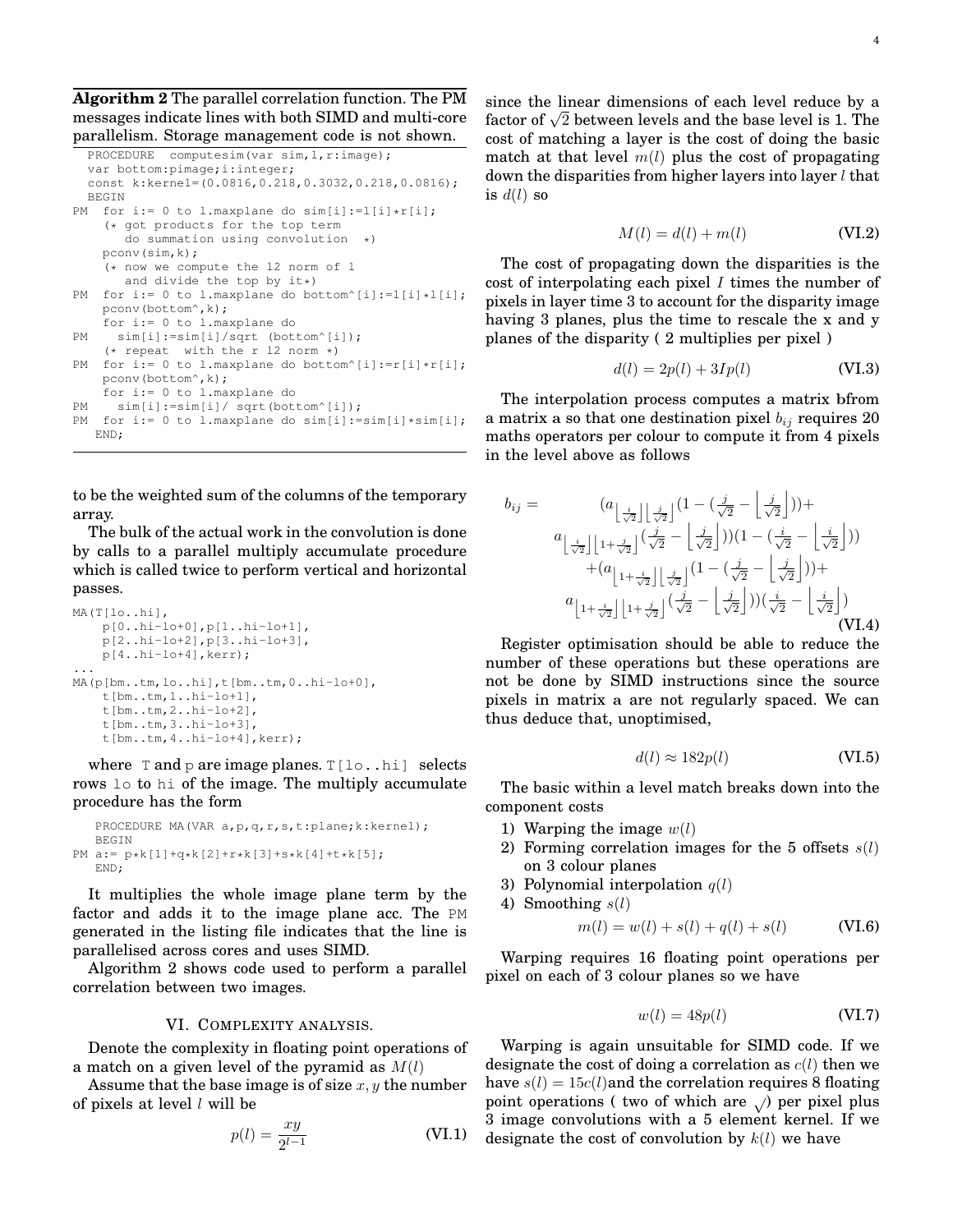$$
s(l) = 15(8p(l) + k(l))
$$
 (VI.8)

Polynomial interpolation requires 16 floating point ops per pixel so

$$
q(l) = 16p(l) \tag{VI.9}
$$

Smoothing requires 2 floating point ops per pixel plus 2 convolutions over 3 planes this amounts to

$$
s(l) = 6(p(l) + k(l))
$$
 (VI.10)

Separable 2D convolution with a 5 element kernel requires 20 floating point operations per pixel so we have

$$
k(l) = 20p(l) \tag{VI.11}
$$

Substituting into VI.6 we have

$$
m(l) = 48p(l) + 140p(l) + 16p(l) + 121p(l) = 325p(l)
$$
\n(VI.12)

Substituting (VI.12) and (VI.5) into (VI.2) we get

$$
M(l) = 507p(l) = 507 \frac{xy}{2^{l-1}}
$$
 (VI.13)

Summing this over *n* pyramid layers we get

$$
\sum_{l=1}^{n} 507 \frac{xy}{2^{l-1}} \approx 1000xy
$$
 (VI.14)

since the sequence 1,  $\frac{1}{2}$ ,  $\frac{1}{4}$ ,  $\frac{1}{8}$  tends to 2. So for a 5 megapixel image, the number of floating point operations is of the order  $5\times10^9$  for the matching. On top of this we have to calculate the number of operations necessary to create the two image pyramids. The pyramid construction process at present involves a convolution of each layer by a kernel to blur it followed by a sub-sampling. The sub-sampling requires just over 2 floating point operations per pixel per colour, and the convolution cost is given in (VI.11). There is a complication involved in that the bottom layer is not subsampled. The total floating point cost of constructing each pyramid is thus

$$
\sum_{l=2}^{n} 6p(l) + \sum_{l=1}^{n} 3kl = 126xy
$$
 (VI.15)

Given that we have two pyramids we can compute the total floating point cost for matching two 2448x2050 colour images as being 12722448x2050=6.4E+09. This implies a minimum data throughput of 51GB for the algorithm.

The working sets for the basic operations of the algorithm are large. For instance for convolution we have 3 planes, each of 20MB which have to be horizontally convolved to a similar sized buffer and then vertically convolved back to the original planes so 120MB of data has to be processed at the bottom pyramid layer. This is far larger than the cache size. We have an option for the convolution routine to adapt to the known cache size and divide the image into stripes that will fit into the cache. We present results of this below. Total active data size for the two source pyramids and the output pyramid is 360MB, in addition temporary buffers of up to a further 180MB are used during the algorithm. Transfers to and from the caches

# VII. RESULTS AND CONCLUSIONS

We tested speed and precision for the Vector Pascal matcher and the C3D matcher using fractal-noise image pairs. The fractal noise images (2448x2050 pixels) were generated with different noise frequency patterns and warped using bi-linear interpolation for a set of predefined disparities maps. For the stereo-matching the two original images served as the left and the warped images as the right image. To evaluate the precision of the new matcher and C3D, the output disparities have been compared against the predefined disparities, calculating the root mean square (RMS) error over the differences of disparities. The speed of the parallelised matcher was tested for two different instruction sets, AVX and x87, two different image formats, monochrome and colour, and run in parallel over different number of cores for the three processors presented in section IV.

## *A. Speed results*

The x87 served as the speed benchmark for each processor. The Intel 6 and AMD 8 run colour matches 2.2 and 2.7 times as fast with AVX, respectively while multi-core parallelisation gives further accelerations of 2.4 and 2.6 times, respectively. In overall, the AMD 8 was the slowest as observed in Figure VII.1. Hyperthreading in Intel 6 provided an overall speed-up of 3.2 times with respect to using a single core. Cache optimisation of the convolve function (Algorithm 2) gave a further speedup of 1.3 times with respect to no cache optimised code, as depicted in Figure VII.2.

C3D was run on the Intel 6 with Java SE7, for 1 iteration at 16.10 seconds and for the standard number of 10 iterations at 38.93 seconds while matching monochrome images. Comparing the Intel 6 AVX 12 core version with C3D's standard setup, the new matcher is 22.8 times faster. Even using colour images it is approximately 13 times faster. Considering the MSSM timings using the 1992 SPARCstation LX of 215 seconds over 576x768 pixels, in 20 years we have become 1430 times faster. This is almost exactly in line with Moore's law growth rates.

# *B. Accuracy results*

C3D is slightly more accurate than the Pascal version, with an RMS error of 0.41 pixels, compared to the